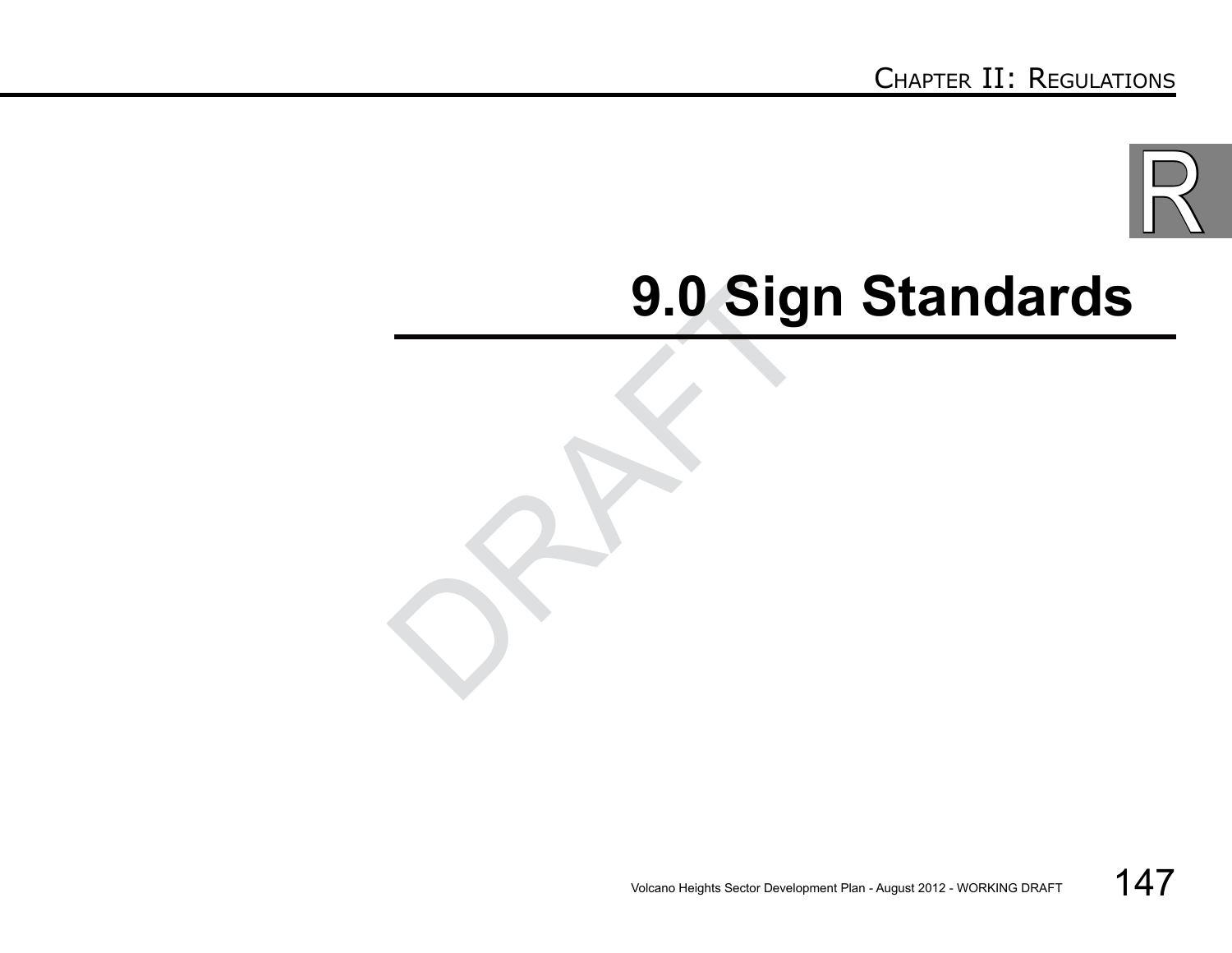### Chapter II: Regulations 9.0 Sign Standards



- **9.1. Applicability** 
	- 9.1.1. Except as specifically listed below, all other signage and sign standards shall comply with Section 14-16-3-5 of the City Zoning Code, as amended.
	- 9.1.2. Signs along Unser Boulevard must also comply with the Design Overlay Zone for that roadway adopted in 1992.
	- 9.1.3. Where conflicting, the most restrictive regulation prevails. Where the Zoning Code, Design Overlay Zone, or Plan is silent, relevant regulations in the other locations prevail.
	- besign Overlay Zone for that roadway<br>
	the following:<br>
	1992.<br>
	1992.<br>
	1992.<br>
	1992.<br>
	1992.<br>
	1992.<br>
	2.2.1. Promotes condend<br>
	1992.<br>
	1992.<br>
	1992.<br>
	1992.<br>
	1992.<br>
	1992.<br>
	1992.<br>
	1992.<br>
	1992.<br>
	1992.<br>
	1992.<br>
	1992.<br>
	1992.<br>
	1992.<br>
	199 9.1.4. For new signs, the standards in **Table 8.1** shall apply and sign permits approved administratively unless specifically noted in this section.
	- 9.1.5. Properties are allowed as many sign types as permitted by zone.
	- 9.1.6. Definitions and examples of each sign type are included in **Section 3.5** of this Plan.
- **9.2. Unique Sign Applications:** An **applicant** has the option to establish unique sign standards including size, color, type, design, and location. Such applications shall be reviewed as "Unique Sign Plans" by the Planning Director or his/her designee and are subject to **approval** of the DRB. In evaluating a Unique Sign Plan, the DRB shall consider the extent to which the application meets the following:
	- 9.2.1. Promotes consistency among signs within a development thus creating visual harmony between signs, buildings, and other components of the property;
	- 9.2.2. Enhances the compatibility of signs with the architectural and site design features within a development;
	- 9.2.3. Encourages signage that is in character with planned and existing uses thus creating a unique sense of place; or
	- 9.2.4. Encourages multi-tenant commercial uses to develop a unique set of sign regulations in conjunction with development standards.

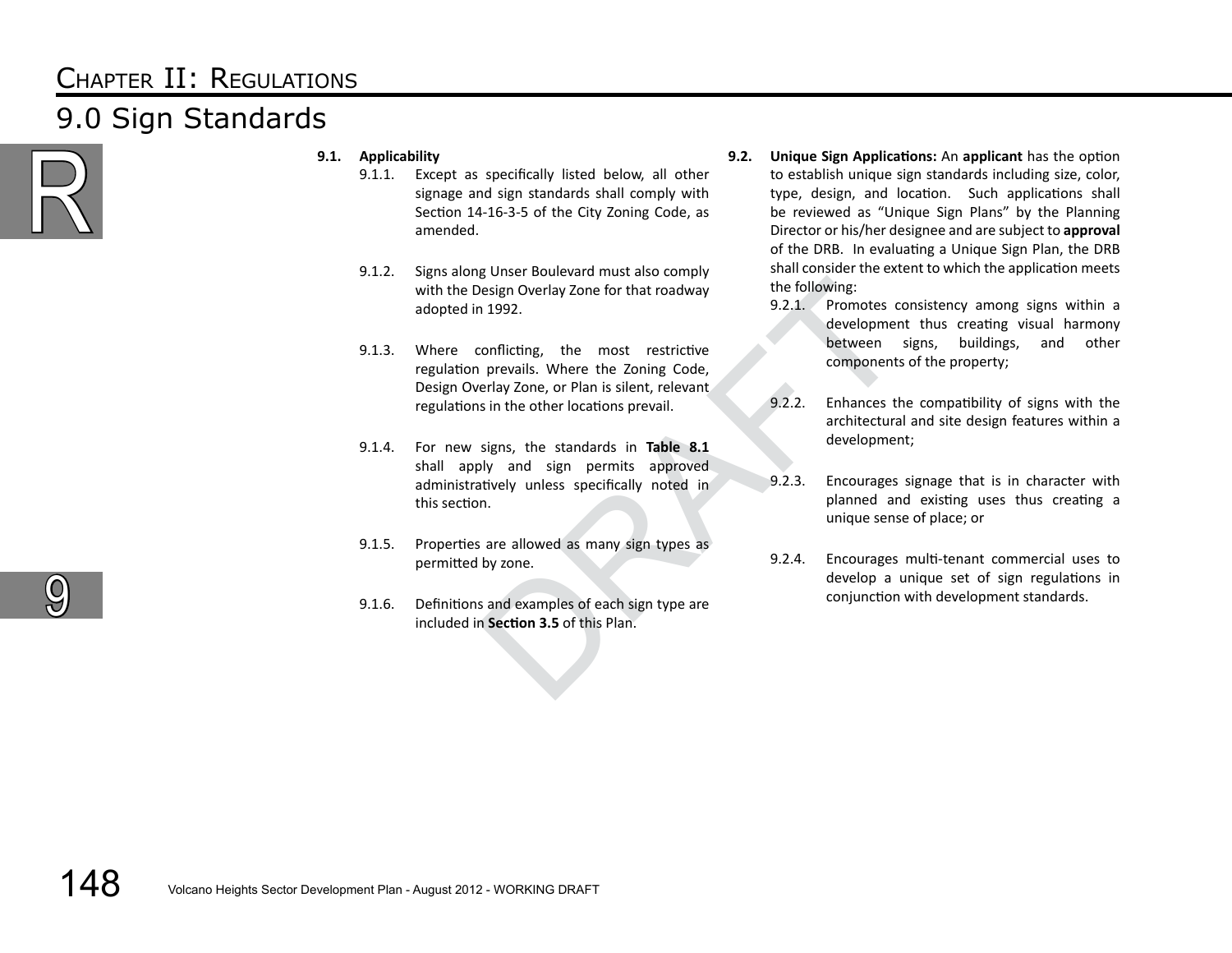### 9.0 Sign Standards

**Table 9.1 –Sign Types by Character Zone**

| <b>Character Zone</b><br>Sign Type | Center<br>Town | Regional<br>Center | <b>Village Center</b> | Mixed-Use    | Neighborhood<br>Transition | Escarpment<br>Transition | <b>Standard</b>                                                                                                                                                                                                                                                                                                                                                                                                                                                                                                                                                                                                                                                                                                                                                                                                                                                                                                                                                                                                                                                                                                                                                                                                                                                                                                   |
|------------------------------------|----------------|--------------------|-----------------------|--------------|----------------------------|--------------------------|-------------------------------------------------------------------------------------------------------------------------------------------------------------------------------------------------------------------------------------------------------------------------------------------------------------------------------------------------------------------------------------------------------------------------------------------------------------------------------------------------------------------------------------------------------------------------------------------------------------------------------------------------------------------------------------------------------------------------------------------------------------------------------------------------------------------------------------------------------------------------------------------------------------------------------------------------------------------------------------------------------------------------------------------------------------------------------------------------------------------------------------------------------------------------------------------------------------------------------------------------------------------------------------------------------------------|
| <b>Address Signs</b>               | $\mathbf{P}$   | $\, {\bf P}$       | P                     | P            | ${\bf P}$                  | ${\bf P}$                | Per Section 14-16-3-5 of the City Zoning Code.                                                                                                                                                                                                                                                                                                                                                                                                                                                                                                                                                                                                                                                                                                                                                                                                                                                                                                                                                                                                                                                                                                                                                                                                                                                                    |
| <b>Attached Signs</b>              | $\, {\bf p}$   | $\mathbf{P}$       | $\mathsf{p}$          | $\mathbf{P}$ | $P^*$                      | $P^*$                    | For all ground floor commercial uses (retail, office,<br>and restaurant): One sign per tenant space; area<br>to be calculated at 1.5 SF per linear foot of tenant<br>space façade along the public street frontage with a<br>maximum of 100 SF per tenant.<br>Second and upper floor commercial uses may also be<br>$\bullet$<br>permitted one second floor wall sign per tenant space<br>per public street frontage; area to be calculated at 1.5<br>SF per linear foot of second or upper floor frontage<br>along that public street with a maximum of 125 SF.<br>Institutional uses (non-profits and churches): One<br>$\bullet$<br>sign per tenant space; area to be calculated at 1.5<br>SF per linear foot of public street frontage with a<br>maximum of 100 SF.<br>Live-Work and Home occupations: One sign limited<br>to an area of 20 SF max.<br>Building sign may encroach a maximum of 12 inches<br>$\bullet$<br>onto a sidewalk while maintaining a vertical clearance<br>of 8 feet from the finished sidewalk if it is non-<br>illuminated and 11 feet from the finished sidewalk if it<br>is illuminated. [Encroachments are subject to license<br>and fees per the DPM, Chapter 8.]<br>Building signs may be internally or externally lit.<br>Marquee signs as only permitted as specified below. |

\* Commercial and live-work uses only.



 $\overline{\text{O}}$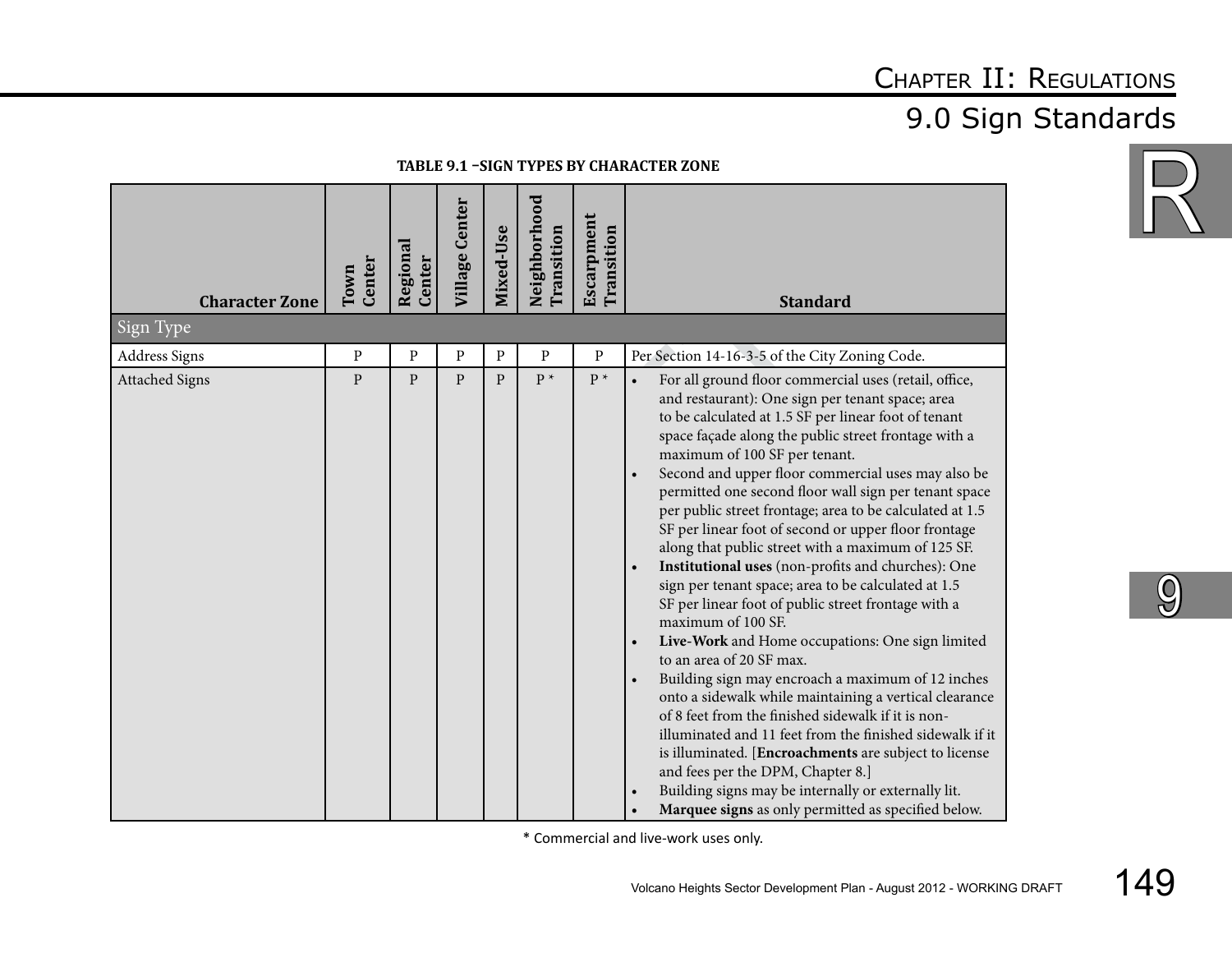### 9.0 Sign Standards



| <b>Character Zone</b> | Center<br>Town | Regional<br>Center | <b>Village Center</b> | Mixed-Use    | Neighborhood<br>Transition | Escarpment<br>Transition | <b>Standard</b>                                                                                                                                                                                                                                                                                                                                                                                                                                                                                                                                                                                                                                                                                                                                                       |
|-----------------------|----------------|--------------------|-----------------------|--------------|----------------------------|--------------------------|-----------------------------------------------------------------------------------------------------------------------------------------------------------------------------------------------------------------------------------------------------------------------------------------------------------------------------------------------------------------------------------------------------------------------------------------------------------------------------------------------------------------------------------------------------------------------------------------------------------------------------------------------------------------------------------------------------------------------------------------------------------------------|
| Sign Type             |                |                    |                       |              |                            |                          |                                                                                                                                                                                                                                                                                                                                                                                                                                                                                                                                                                                                                                                                                                                                                                       |
| <b>Banners</b>        | ${\bf P}$      | ${\bf P}$          | ${\bf P}$             | ${\bf P}$    | $\, {\bf p}$               | $\, {\bf p}$             | Per Section 14-16-3-5 of the City Zoning Code.                                                                                                                                                                                                                                                                                                                                                                                                                                                                                                                                                                                                                                                                                                                        |
| Blade Signs, Building | $\mathbf{P}$   | $\mathbf{p}$       | $\mathbf{p}$          | $\mathbf{p}$ | $P^{**}$                   | $P^{**}$                 | One per building (commercial and mixed use<br>buildings only)<br>Area = 30 SF maximum per sign face.<br>May encroach a maximum of 6 feet over a sidewalk<br>but shall not encroach over any parking or travel lane.<br>[Encroachments are subject to license and fees per the<br>DPM, Chapter 8.]<br>Building blade signs may be attached to the building<br>at the corners of building or along any street-facing<br>façade above the first floor façade.<br>Minimum vertical clearance from the finished<br>sidewalk shall be 11 feet.                                                                                                                                                                                                                              |
| Blade Signs, Tenant   | $\, {\bf P}$   | $\mathbf{P}$       | P                     | $\mathbf{P}$ | $P^{\ast\ast}$             | $P^*$                    | One per commercial tenant space (retail, office, or<br>$\bullet$<br>restaurant use).<br>Area = 16 SF maximum per sign face.<br>May encroach a maximum of 4 feet over a public<br>sidewalk, but shall not encroach over any parking or<br>travel lane. [Encroachments are subject to license and<br>fees per the DPM, Chapter 8.]<br>Tenant blade signs shall be oriented perpendicular<br>$\bullet$<br>to the building façade and hung under the soffit of an<br>arcade or under a canopy/awning or attached to the<br>building façade immediately over the ground floor<br>tenant space while maintaining a vertical clearance of<br>8 feet from the finished sidewalk for non-illuminated<br>signs and 11 feet from the finished sidewalk for<br>illuminated signs. |

**Table 9.1 –Sign Types by Character Zone** *(Cont'd)*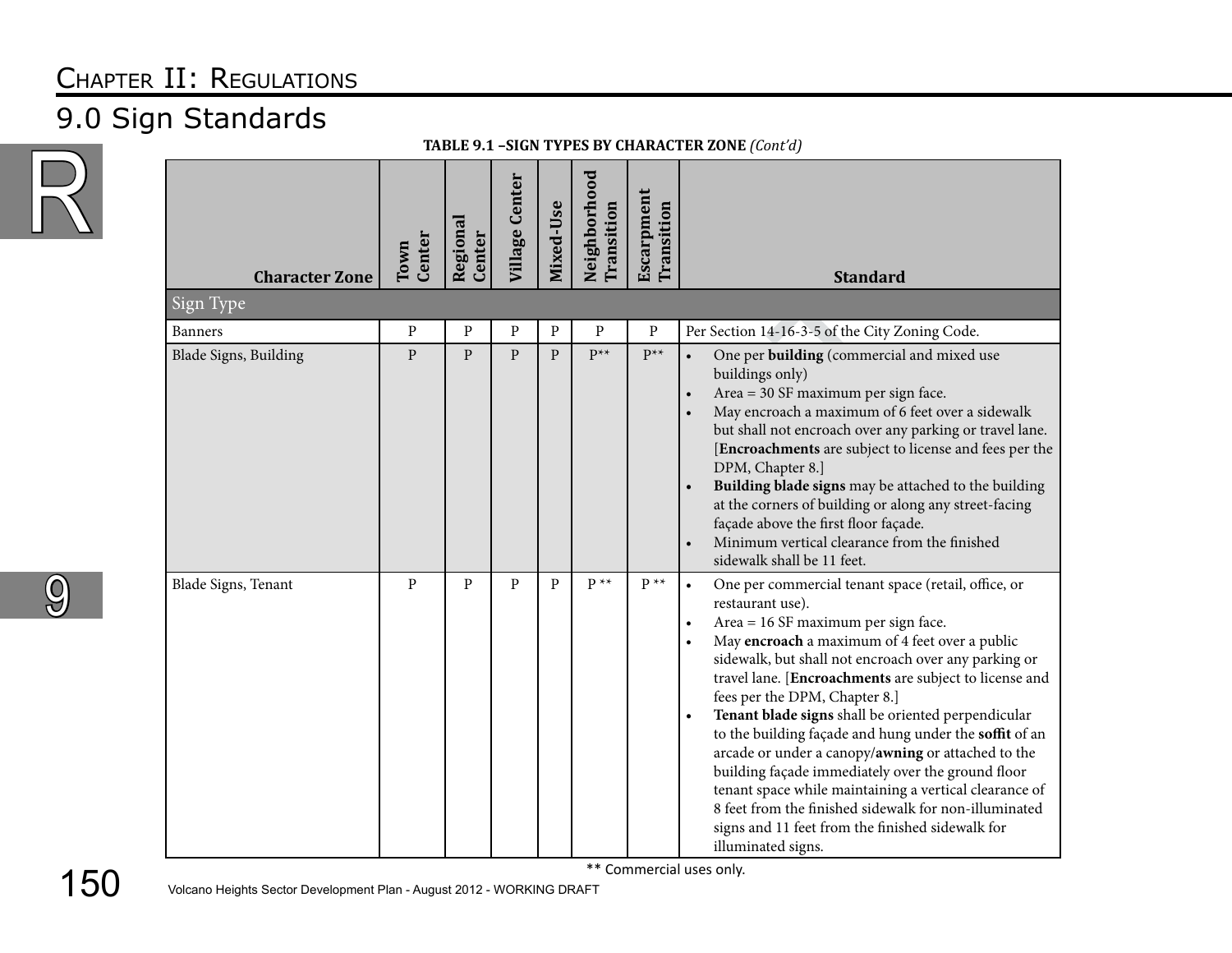### 9.0 Sign Standards

| <b>Character Zone</b>     | Center<br>Town | Regional<br><b>Center</b> | <b>Village Center</b> | Mixed-Use    | Neighborhood<br>Transition | Escarpment<br>Transition | <b>Standard</b>                                                                                                                                                                                                                                                                                                                                                                                                                            |
|---------------------------|----------------|---------------------------|-----------------------|--------------|----------------------------|--------------------------|--------------------------------------------------------------------------------------------------------------------------------------------------------------------------------------------------------------------------------------------------------------------------------------------------------------------------------------------------------------------------------------------------------------------------------------------|
| Sign Type                 |                |                           |                       |              |                            |                          |                                                                                                                                                                                                                                                                                                                                                                                                                                            |
| Directory Signs           | $\, {\bf P}$   | P                         | P                     | ${\bf P}$    | P                          | $\mathbf{P}$             | Shall be allowed for all multi-tenant commercial and<br>$\bullet$<br>mixed-use buildings only.<br>One directory sign per multi-tenant building limited<br>to 12 SF in area.<br>Freestanding director signs shall not be permitted.<br>Design of the sign shall be integral to the façade on<br>which the sign is to be affixed.                                                                                                            |
| <b>Electronic Signs</b>   |                |                           |                       |              |                            |                          | Per Section 14-16-3-5 of the City Zoning Code.                                                                                                                                                                                                                                                                                                                                                                                             |
| For Sale/For Lease Signs  | $\mathbf{P}$   | P                         | $\overline{P}$        | $\mathbf{P}$ | $\mathbf{P}$               | $\mathbf{P}$             | Size is limited to 32 SF per sign face.<br>$\bullet$<br>All other standards are per Section 14-16-3-5 of the<br>$\bullet$<br>City Zoning Code.                                                                                                                                                                                                                                                                                             |
| <b>Interpretive Signs</b> | $\mathbf{P}$   | $\mathbf{P}$              | $\mathbf{P}$          | $\mathbf{P}$ | $\overline{P}$             | $\, {\bf p}$             | Per Table 7.3.k in this Plan.                                                                                                                                                                                                                                                                                                                                                                                                              |
| Marquee Signs             | $\, {\bf p}$   | $\mathbf{P}$              | $\overline{P}$        | $\mathbf{P}$ | NP                         | NP                       | Permitted for theaters, auditoriums, and other public<br>$\bullet$<br>gathering venues of 100 persons or more.<br>Marquee signs shall be attached to the building or<br>$\bullet$<br>located above or below a canopy only.<br>$Area = 100$ SF maximum.<br>$\bullet$<br>Message board may be changeable copy (non-<br>$\bullet$<br>electronic).<br>Electronic message boards are regulated per City<br>$\bullet$<br>Zoning Code §14-16-3-5. |
| Monument Signs            | $\mathbf{P}$   | $\mathbf{P}$              | $\mathbf{P}$          | $\mathbf{P}$ | NP                         | $P^{**}$                 | One monument sign per lot per lot street frontage<br>$\bullet$<br>(no more than 2 per lot separated by at least 100 feet)<br>limited to a maximum of 75 SF per sign face and 6 feet<br>in height.                                                                                                                                                                                                                                          |

**Table 9.1 –Sign Types by Character Zone** *(Cont'd)*

\*\* Commercial uses only.

9